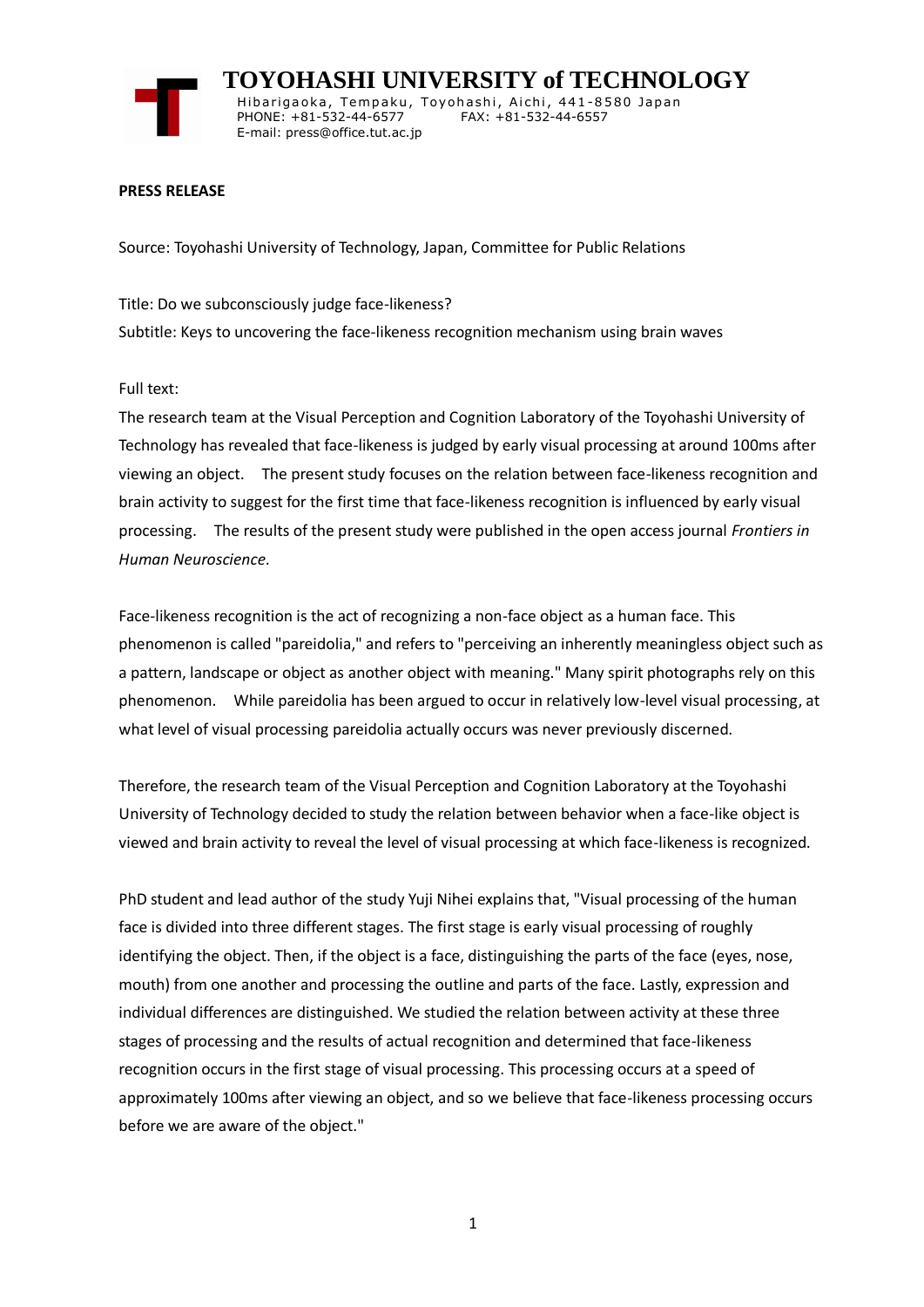

Hibarigaoka, Tempaku, Toyohashi, Aichi, 441-8580 Japan PHONE: +81-532-44-6577 FAX: +81-532-44-6557 E-mail: press@office.tut.ac.jp

Associate Professor Minami Testuto, who leads the research team, says that, "While seeing face-likeness in various objects could be considered incorrect in terms of object recognition, we believe this is not just a mistake and actually makes us reconsider an important cognitive function. We would like to continue our study of face-likeness recognition from an objective approach."

The results of this study are believed to serve as a key to uncovering the mechanism of how humans recognize and distinguish between two types of information - "face-likeness" and objects. The results of the present study also suggest that "face-likeness" recognition occurs in early visual processing and that face-like objects are processed in the same manner as a human face in later stages. Due to this, we believe that face-likeness can be caused by an effect that gathers attention to the face, or some other like stimulus.

The present study was conducted with the assistance of Grants-in-Aid for Scientific Research numbers A(26240043) and C(25330169) from the Japan Society for the Promotion of Science. The lead writer Yuji Nihei also received a grant as part of the Program for Leading Graduate Schools (R03) run by the Japan Society for the Promotion of Science.

Reference:

Nihei, Y., Minami, T., Nakauchi, S., Brain Activity Related to the Judgment of Face-Likeness: Correlation between EEG and Face-Like Evaluation, Frontiers in Human Neuroscience, <https://doi.org/10.3389/fnhum.2018.00056>

Further information Toyohashi University of Technology 1-1 Hibarigaoka, Tempaku, Toyohashi, Aichi Prefecture, 441-8580, JAPAN Inquiries: Committee for Public Relations E-mail: press@office.tut.ac.jp

Toyohashi University of Technology founded in 1976 as a National University of Japan is a research institute in the fields of mechanical engineering, advanced electronics, information sciences, life sciences, and architecture.

Website[: https://www.tut.ac.jp/english/](https://www.tut.ac.jp/english/)